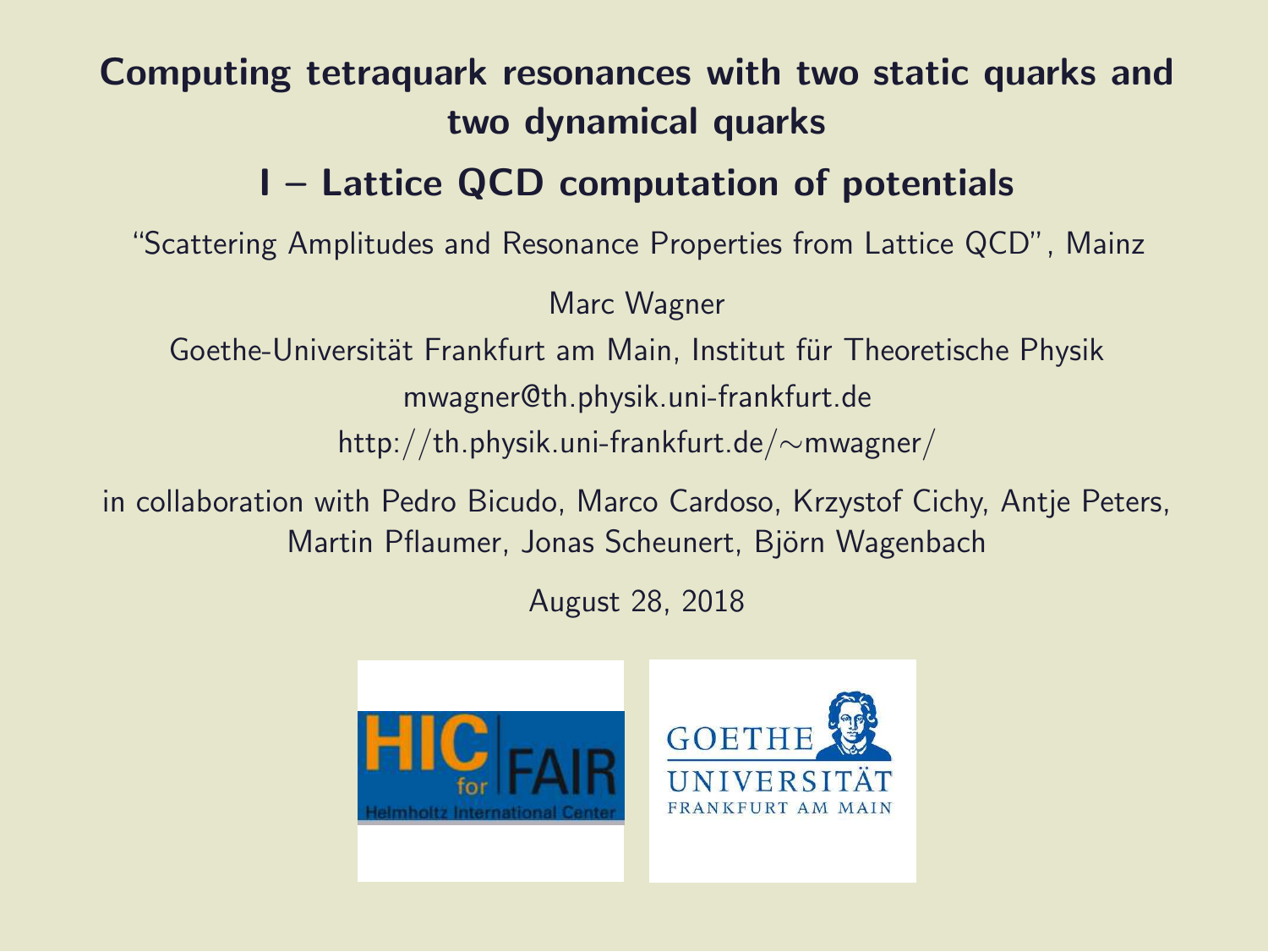### Basic idea to study  $bbqq$  tetraquarks  $(1)$

- Study heavy tetraquarks  $\overline{b} \overline{b} q q$  or  $\overline{b} b \overline{q} q$  in two steps.
	- $(1)$  Compute potentials of two static quarks  $(\bar{b}\bar{b}$  or  $\bar{b}b)$  in the presence of two lighter quarks (qq or  $\bar{q}q$ ,  $q \in \{u, d, s, c\}$ ) using lattice QCD.  $\rightarrow$  This talk.
	- (2) Explore, whether these potentials are sufficiently attractive to host bound states or resonances ( $\rightarrow$  tetraquarks) by using techniques from quantum mechanics and scattering theory.

 $\rightarrow$  Next talk by Pedro Bicudo.

 $((1) + (2) \rightarrow$  Born-Oppenheimer approximation).

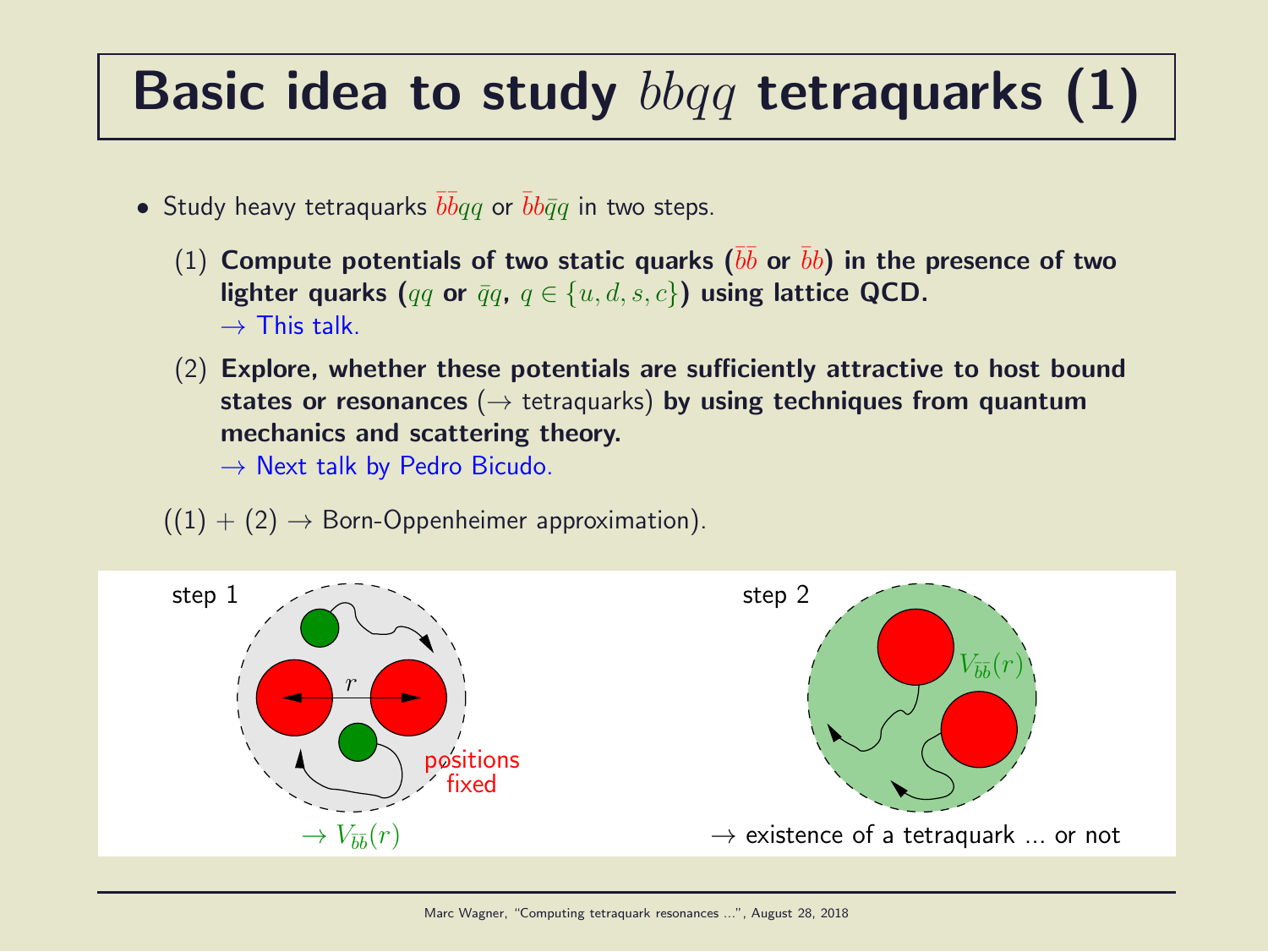### Basic idea to study  $bbqq$  tetraquarks (2)

#### • Both talks summarize

- [P. Bicudo, M.W., Phys. Rev. D 87, 114511 (2013) [arXiv:1209.6274]]
- [P. Bicudo, K. Cichy, A. Peters, B. Wagenbach, M.W., Phys. Rev. D 92, 014507 (2015) [arXiv:1505.00613]]
- [P. Bicudo, K. Cichy, A. Peters, M.W., Phys. Rev. D 93, 034501 (2016) [arXiv:1510.03441]]
- [P. Bicudo, J. Scheunert, M.W., Phys. Rev. D 95, 034502 (2017) [arXiv:1612.02758]]
- [P. Bicudo, M. Cardoso, A. Peters, M. Pflaumer, M.W., arXiv:1704.02383].
- For recent work from other groups using a similar approach cf. e.g. [W. Detmold, K. Orginos, M. J. Savage, Phys. Rev. D 76, 114503 (2007) [arXiv:hep-lat/0703009]] [G. Bali, M. Hetzenegger, PoS LATTICE2010, 142 (2010) [arXiv:1011.0571 [hep-lat]] [Z. S. Brown and K. Orginos, Phys. Rev. D 86, 114506 (2012) [arXiv:1210.1953 [hep-lat]]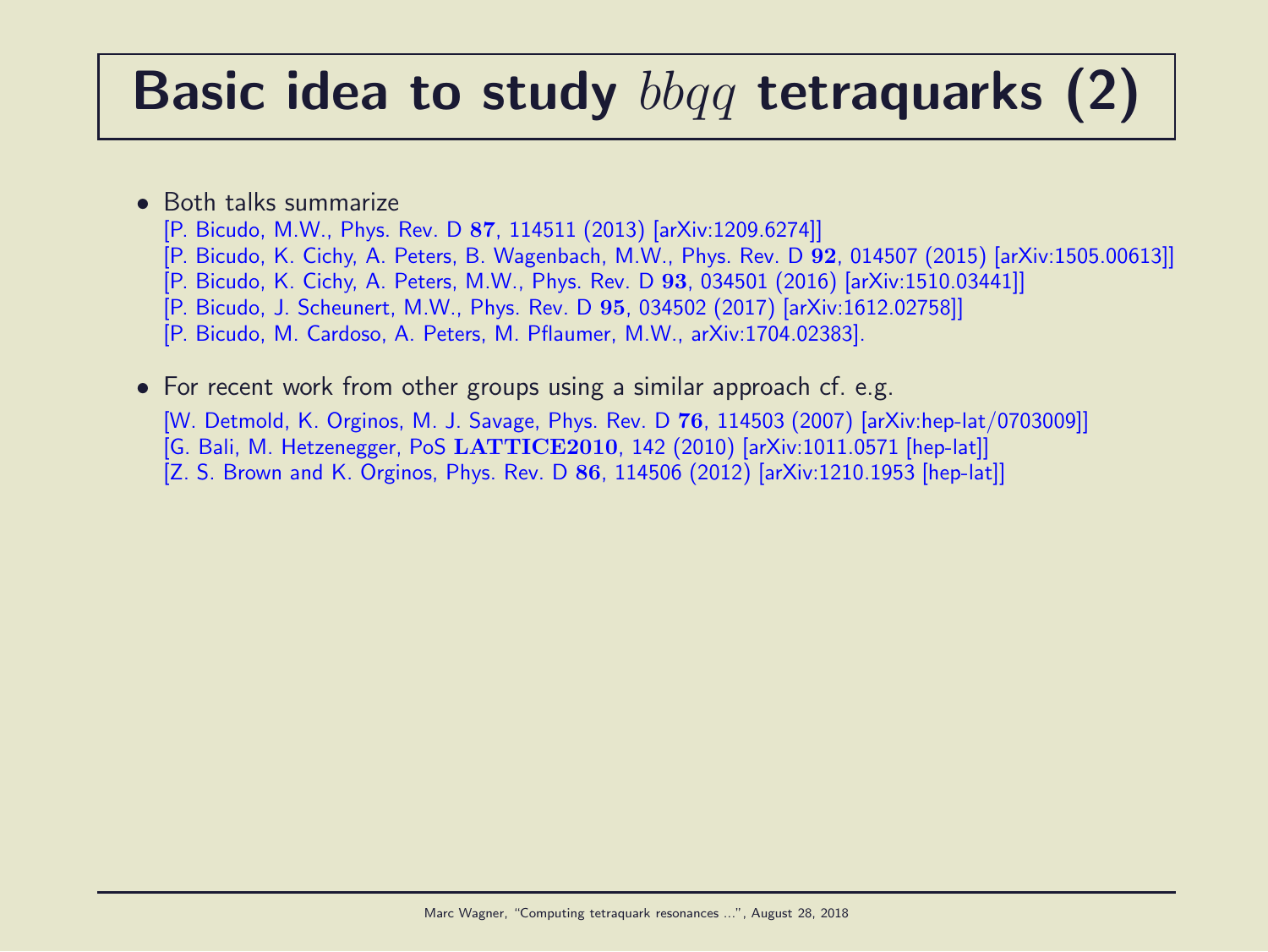### Why are such studies important? (1)

- Meson: system of quarks and gluons with integer total angular momentum  $J = 0, 1, 2, \ldots$
- Most mesons seem to be quark-antiquark pairs  $\bar{q}q$ , e.q.  $\pi \equiv \bar{u}d$ ,  $D \equiv \bar{c}d$ ,  $\eta_s \equiv \bar{c}c$ (quark-antiquark model calculations reproduce the majority of experimental results).
- Certain mesons are poorly understood (significant discrepancies between experimental results and quark model calculations), could have a more complicated structure, e.g.
	- 2 quarks and 2 antiquarks (tetraquark),
	- a quark-antiquark pair and gluons (hybrid meson),
	- only gluons (glueball).

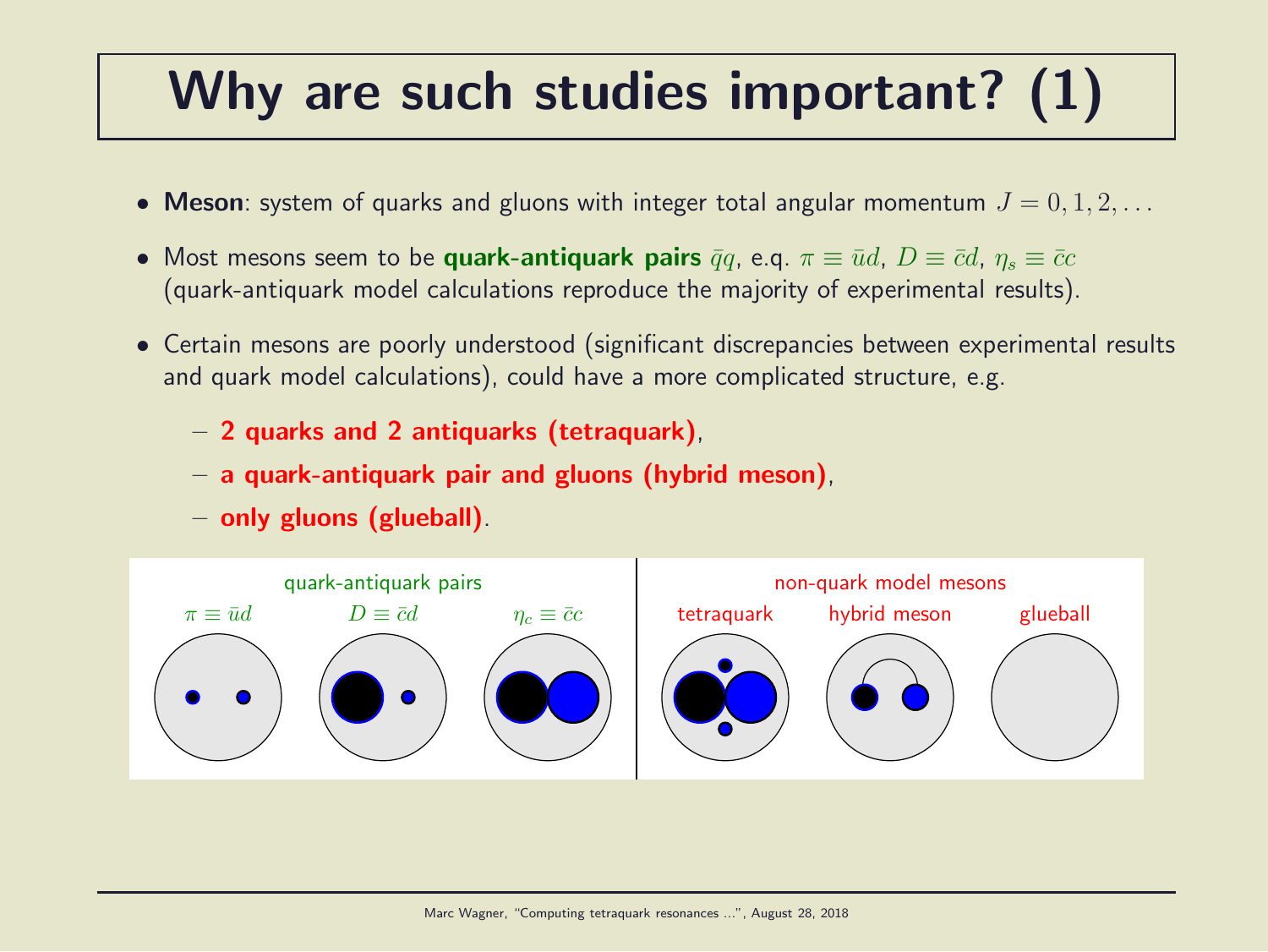### Why are such studies important? (2)

- Indications for tetraquark structures:
	- Electrically charged mesons  $Z_b(10610)^+$  and  $Z_b(10650)^+$ :
		- $*$  Mass suggests a  $b\bar{b}$  pair ...
		- $*$  ... but  $b\bar{b}$  is electrically neutral ...?
		- ∗ Easy to understand, when assuming a tetraquark structure:  $Z_b(\ldots)^+ \equiv b\bar{b}u\bar{d}$   $(u \to +2/3 e, \, \bar{d} \to -1/3 e).$



– Electrically charged  $Z_c$  states:

∗ Similar to  $Z_h$ .

– Mass ordering of light scalar mesons:

\* E.g. 
$$
m_{\kappa} > m_{a_0(980)}
$$
 ...?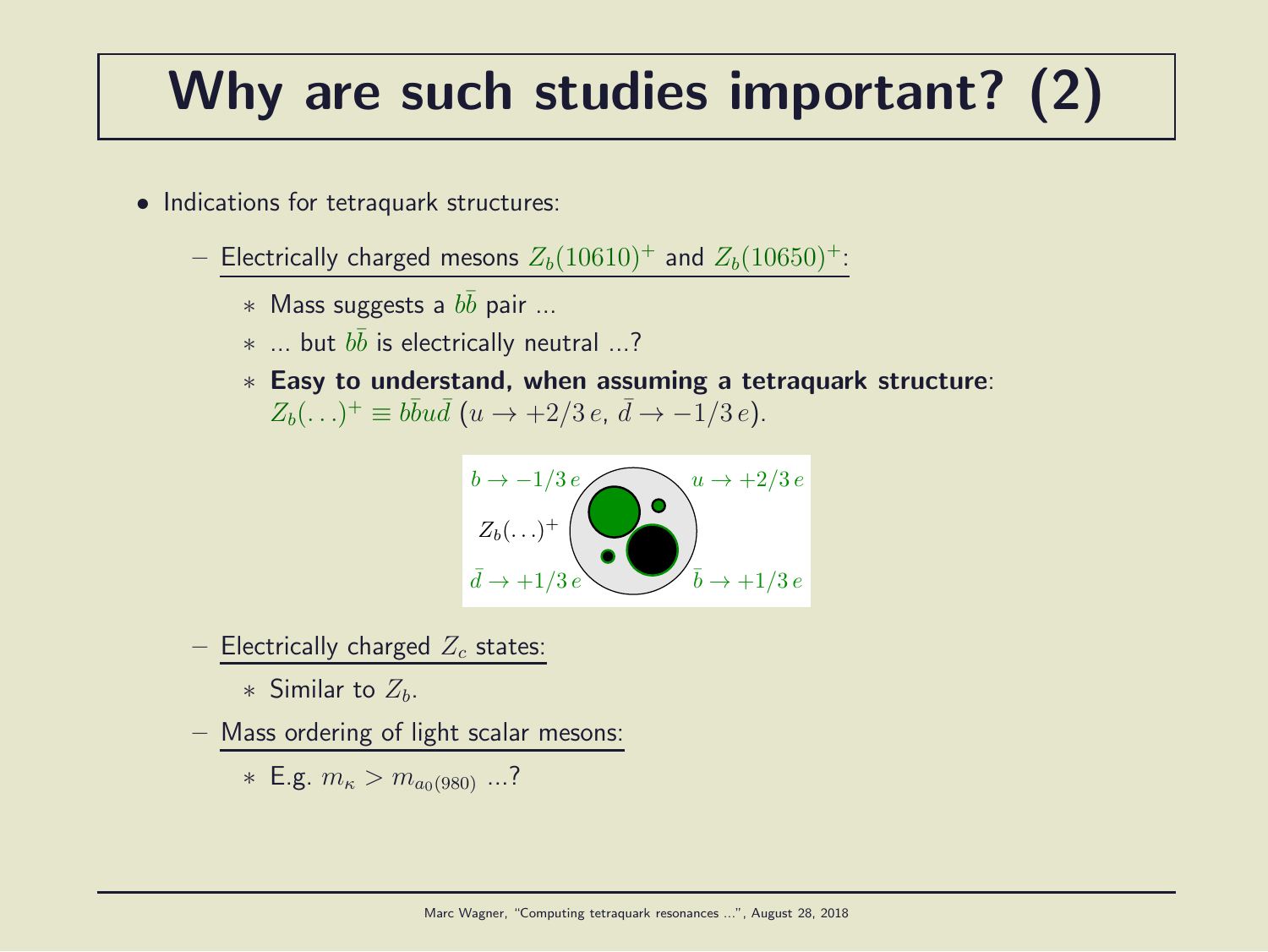#### **Outline**

- $\overline{b} \overline{b} q \overline{q}$  /  $BB$  potentials.
- Lattice setup.
- $\bullet$   $\bar b\bar b qq$  tetraquarks.
- Inclusion of heavy spin effects.
- $\bullet$   $\bar{b}b\bar{q}q$  /  $\bar{B}B$  potentials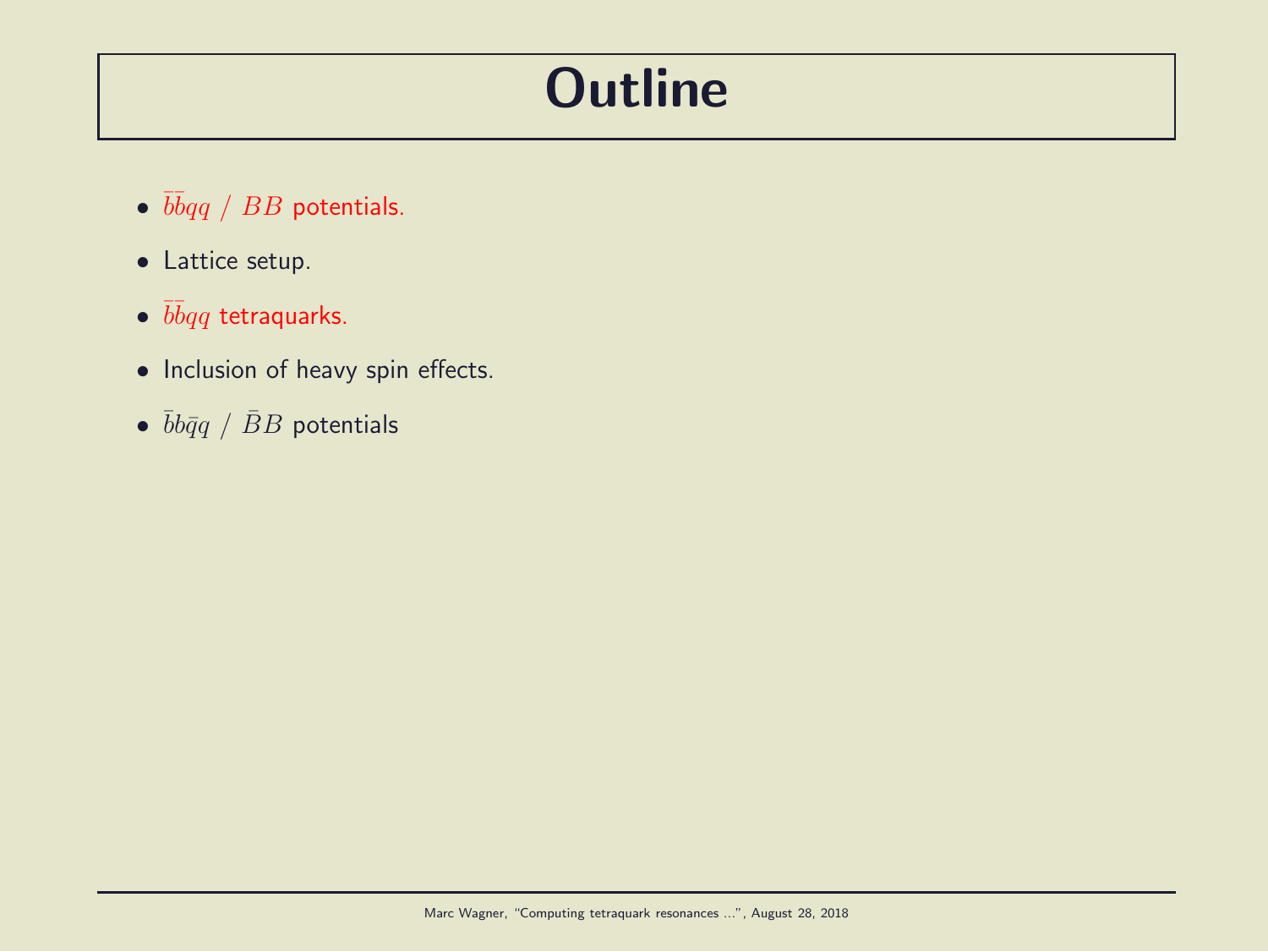# $\overline{b} \overline{b} q \overline{q}$  /  $BB$  potentials (1)

- $\bullet$  From now on  $\bar b\bar b qq$  ( $\bar b b\bar q q$  technically more difficult, will be discussed at the end of this talk).
- $\bullet$  Spins of static antiquarks  $\bar b \bar b$  are irrelevant (they do not appear in the Hamiltonian).
- $\bullet$  At large  $\bar{b}\bar{b}$  separation  $r$ , the four quarks will form two static-light mesons  $\bar{b}q$  and  $\bar{b}q$ .
- Consider only pseudoscalar/vector mesons  $(j^P = (1/2)^-, \text{PDG: } B, B^*)$  and scalar/pseudovector mesons  $(j^P = (1/2)^+,$  PDG:  $B^{\ast}_0$ ,  $B^{\ast}_1$ ), which are among the lightest static-light mesons ( $i$ : spin of the light degrees of freedom).
- $\bullet$  Compute and study the dependence of  $\bar{b}\bar{b}$  potentials in the presence of  $qq$  on
	- the "light" quark flavors  $q \in \{u, d, s, c\}$  (isospin, flavor),
	- $-$  the "light" quark spin (the static quark spin is irrelevant),
	- $-$  the type of the meson  $B$ ,  $B^*$  and/or  $B^*_0$ ,  $B^*_1$  (parity).
	- $\rightarrow$  Many different channels: attractive versus repulsive, different asymptotic values ...

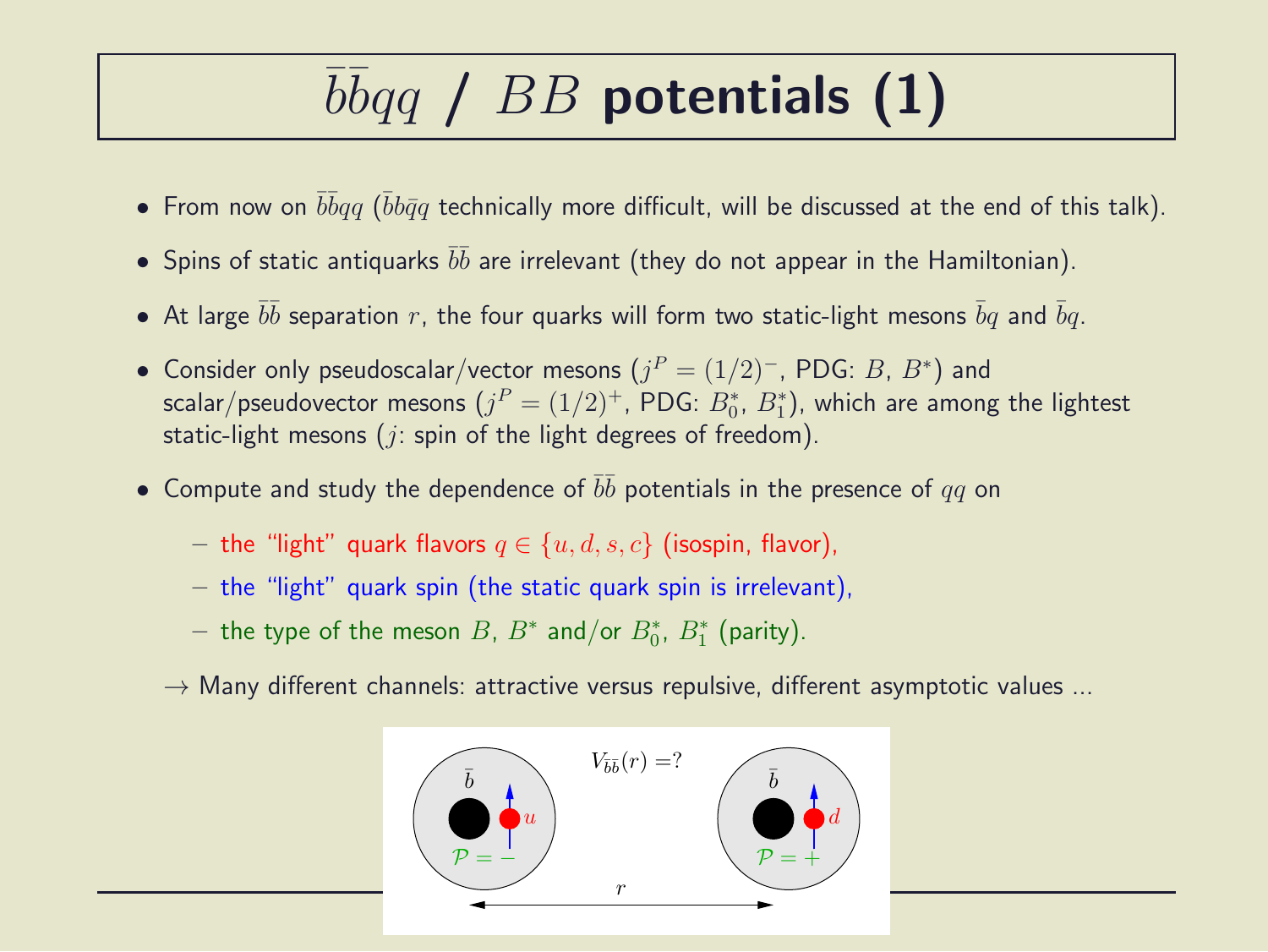### $\overline{b} \overline{b} q \overline{q}$  /  $BB$  potentials (2)

- Rotational symmetry broken by static quarks  $\bar b \bar b.$
- Remaining symmetries and quantum numbers:
	- Rotations around the separation axis (e.g. z axis), quantum number  $j_z$ .
	- P.
	- $-P_x$  (reflection along an axis perpendicular to the separation axis, e.g. x axis).
- To extract the potential(s) of a given sector  $(I, I_z, |j_z|, P, P_x)$ , compute the temporal correlation function of the trial state

$$
\Big(C\Gamma\Big)_{AB}\Big(C\tilde{\Gamma}\Big)_{CD}\Big(\bar{Q}_C(-{\mathbf r}/2)q_A^{(1)}(-{\mathbf r}/2)\Big)\Big(\bar{Q}_D(+{\mathbf r}/2)q_B^{(2)}(+{\mathbf r}/2)\Big)|\Omega\rangle.
$$

- $− q^{(1)}q^{(2)} ∈ {ud du , uu, dd, ud + du, ss, cc}$  (isospin *I*, *I*<sub>z</sub>, flavor).
- Γ is an arbitrary combination of  $\gamma$  matrices (spin  $|j_z|$ , parity P,  $P_x$ ).
- $-\tilde{\Gamma} \in \{(1-\gamma_0)\gamma_5, (1-\gamma_0)\gamma_i\}$  (irrelevant).



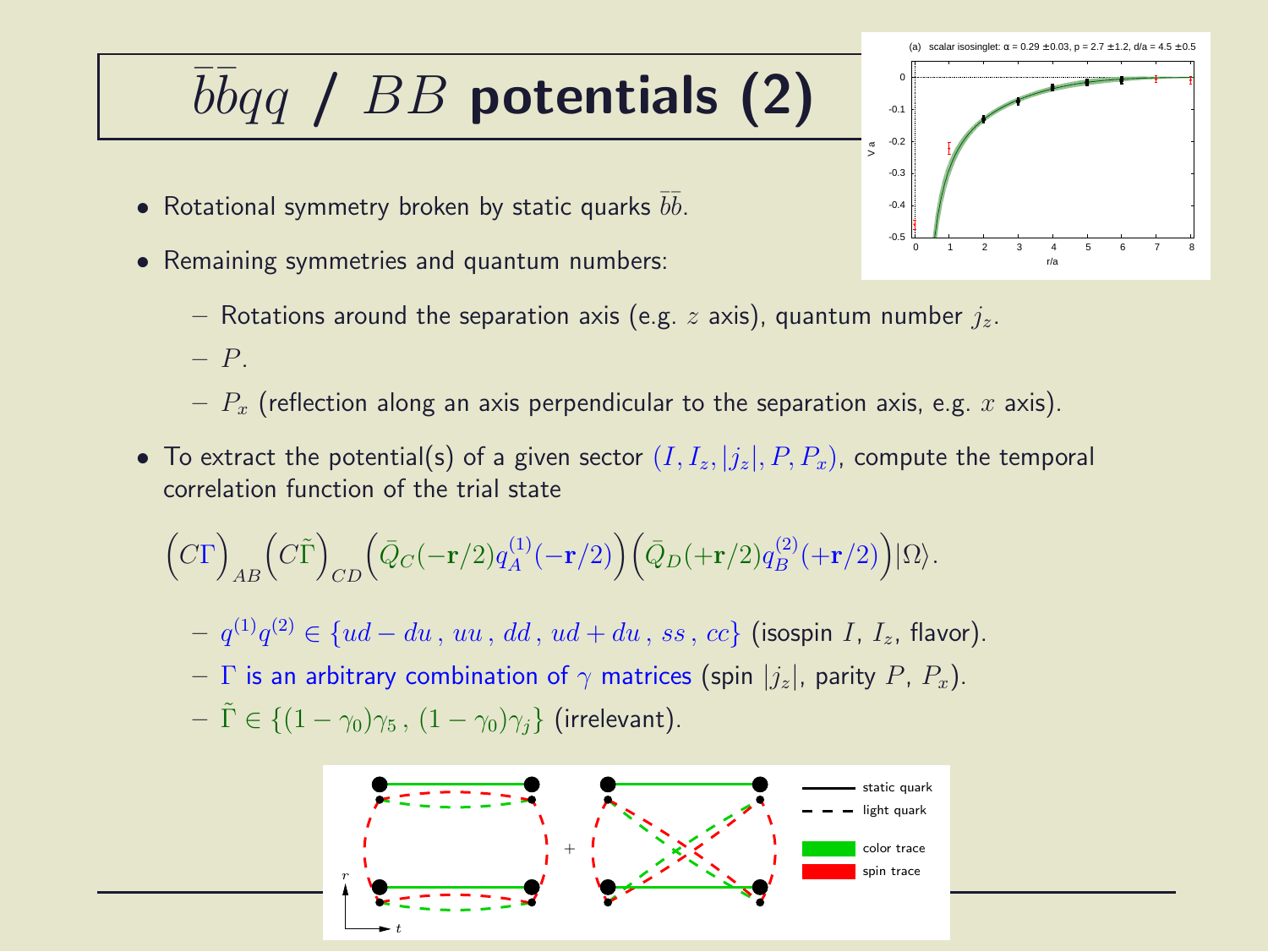#### Lattice setup

- ETMC gauge link ensembles:
	- $N_f = 2$  dynamical quark flavors.
	- Lattice spacing  $a \approx 0.079$  fm.
	- $24^3 \times 48$ , i.e. spatial lattice extent  $\approx 1.9$  fm.
	- Three different pion masses  $m_{\pi} \approx 340$  MeV,  $m_{\pi} \approx 480$  MeV,  $m_{\pi} \approx 650$  MeV.
	- [R. Baron et al. [ETM Collaboration], JHEP 1008, 097 (2010) [arXiv:0911.5061 [hep-lat]]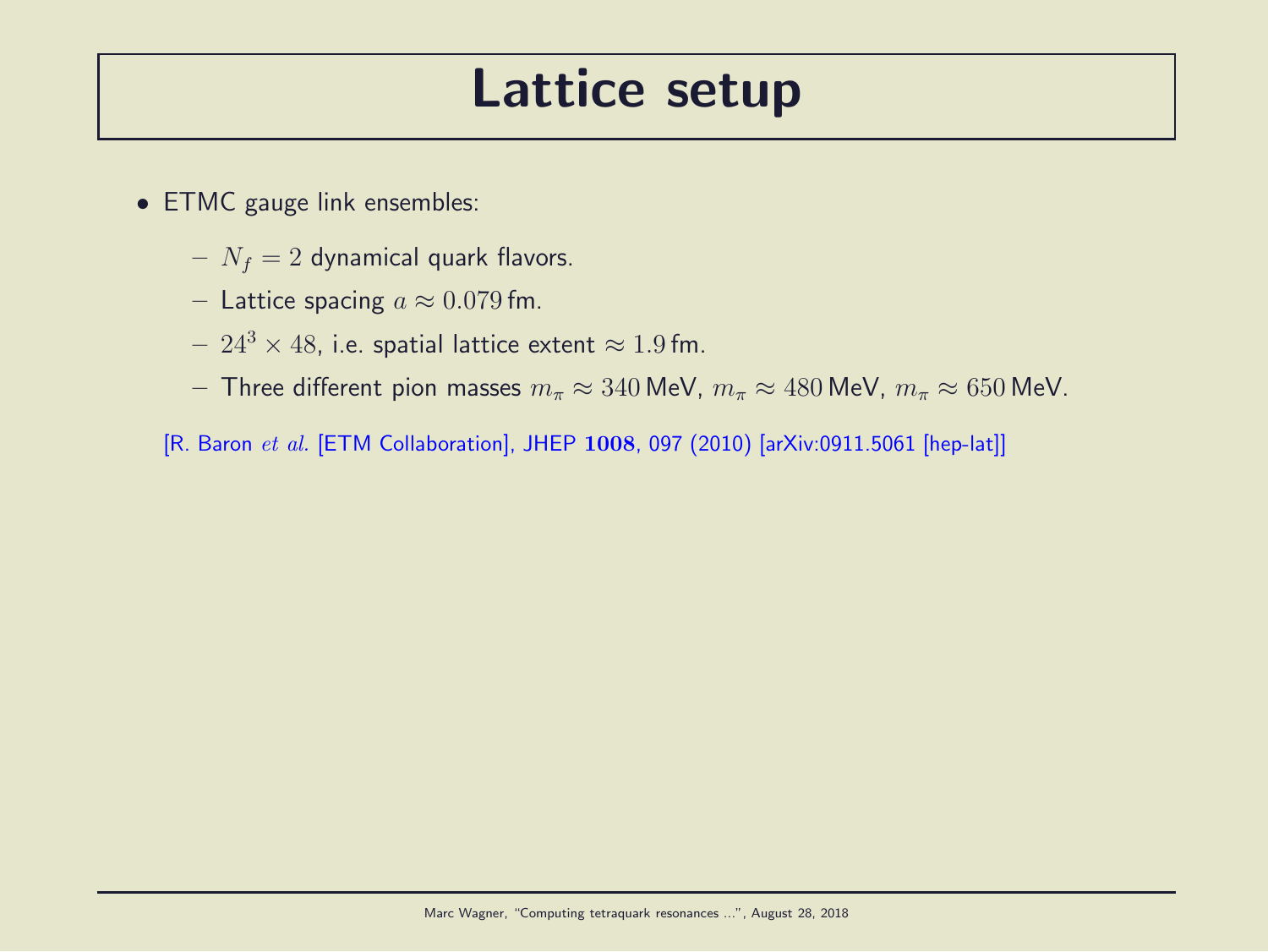## $\overline{b} \overline{b} q \overline{q}$  /  $BB$  potentials (3)

•  $I = 0$  (left) and  $I = 1$  (right);  $|j_z| = 0$  (top) and  $|j_z| = 1$  (bottom).

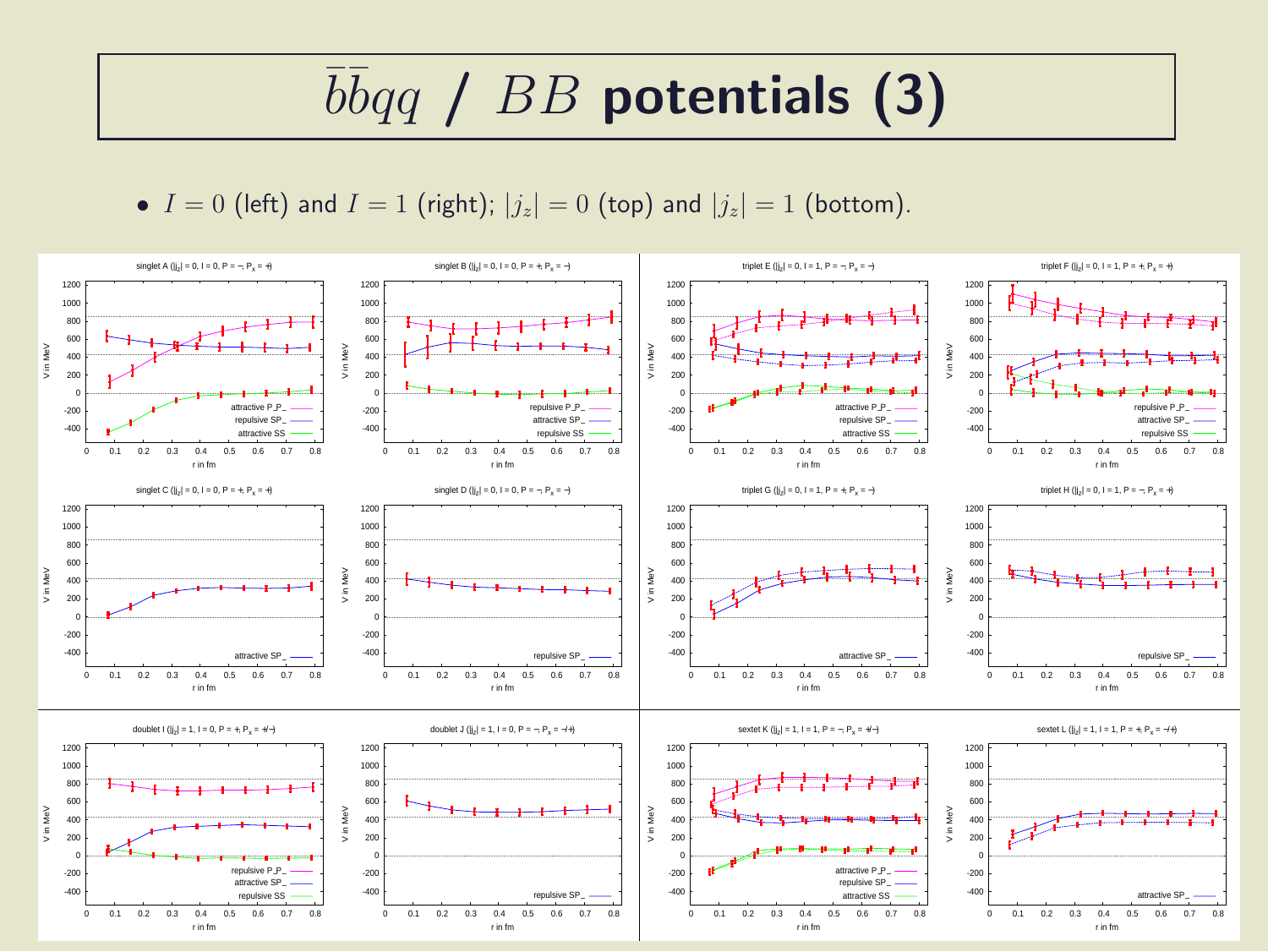# $\overline{b} \overline{b} q \overline{q}$  /  $BB$  potentials (4)

#### Why are there three different asymtotic values?

- Differences  $\approx 400$  MeV, approximately the mass difference of  $B_{0,1}^*$   $(P = +)$  and  $B^{(*)}$  $(P = -).$
- Suggests that the three different asymtotic values correspond to  $B^{(*)}B^{(*)}$  potentials, to  $B^{(\ast)}B_{0,1}^\ast$  potentials and  $B_{0,1}^\ast B_{0,1}^\ast$  potentials.
- Can be checked and confirmed, by rewriting the  $\bar{b} \bar{b} q q$  creation operators in terms of meson-meson creation operators (Fierz transformation).
- Example:  $uu, \Gamma = \gamma_3$  (attractive, lowest asymptotic value),

$$
\begin{aligned}\n\left(C\gamma_3\right)_{AB} &\left(\bar{Q}_C(-\mathbf{r}/2)q_A^{(u)}(-\mathbf{r}/2)\right)\left(\bar{Q}_D(+\mathbf{r}/2)q_B^{(u)}(+\mathbf{r}/2)\right) \propto \\
&\propto (B^{(*)})_{\uparrow}(B^{(*)})_{\downarrow} + (B^{(*)})_{\downarrow}(B^{(*)})_{\uparrow} - (B^*_{0,1})_{\uparrow}(B^*_{0,1})_{\downarrow} - (B^*_{0,1})_{\downarrow}(B^*_{0,1})_{\uparrow}.\n\end{aligned}
$$

• Example:  $uu, \Gamma = 1$  (repulsive, medium asymptotic value),

$$
\begin{aligned}\n\left(C1\right)_{AB} \left(\bar{Q}_C(-\mathbf{r}/2) q_A^{(u)}(-\mathbf{r}/2)\right) \left(\bar{Q}_D(+\mathbf{r}/2) q_B^{(u)}(+\mathbf{r}/2)\right) &\propto \\
&\propto \quad (B^{(*)})_{\uparrow} (B^*_{0,1})_{\downarrow} - (B^{(*)})_{\downarrow} (B^*_{0,1})_{\uparrow} + (B^*_{0,1})_{\uparrow} (B^{(*)})_{\downarrow} - (B^*_{0,1})_{\downarrow} (B^{(*)})_{\uparrow}.\n\end{aligned}
$$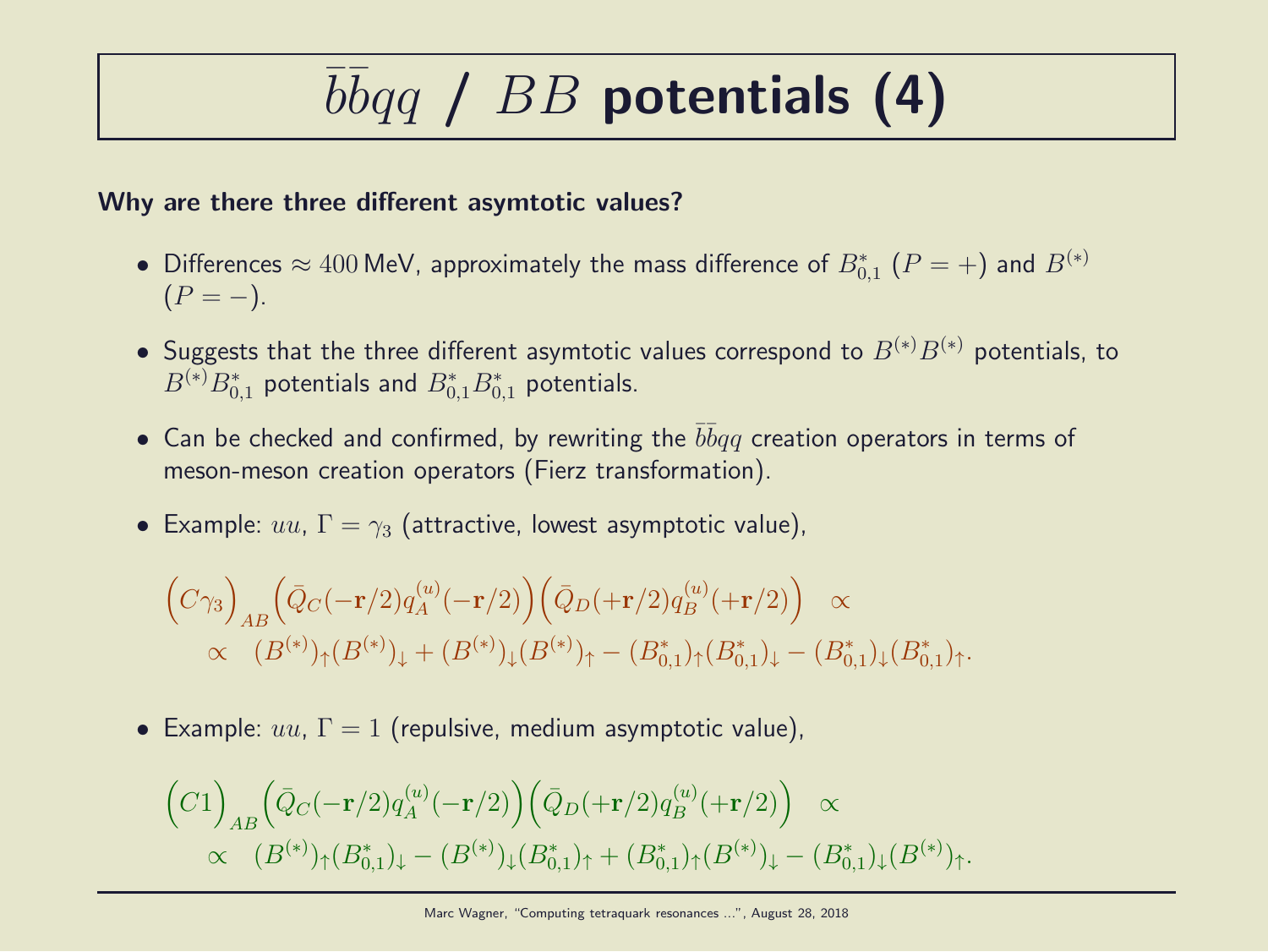## $\overline{b} \overline{b} q \overline{q}$  /  $BB$  potentials (5)

#### Why are certain channels attractive and others repulsive? (1)

- Fermionic wave function must be antisymmetric (Pauli principle); in quantum field theory/QCD automatically realized.
- qq isospin:  $I = 0$  antisymmetric,  $I = 1$  symmetric.
- qq angular momentum/spin:  $j = 0$  antisymmetric,  $j = 1$  symmetric.
- $\bullet$  *qq* color:

 $-(I = 0, j = 0)$  and  $(I = 1, j = 1)$ : must be antisymmetric, i.e., a triplet  $\overline{3}$ .  $-(I = 0, j = 1)$  and  $(I = 1, j = 0)$ : must be symmetric, i.e., a sextet 6.

• The four quarks  $\bar{b}\bar{b}qq$  must form a color singlet:

 $qq$  in a color triplet  $\bar{3}$   $\;\;\rightarrow$   $\;$  static quarks  $\bar{b}\bar{b}$  also in a triplet  $3.$  $qq$  in a color sextet  $6$   $\;\;\rightarrow$   $\;$  static quarks  $\bar{b}\bar{b}$  also in a sextet  $\bar{6}.$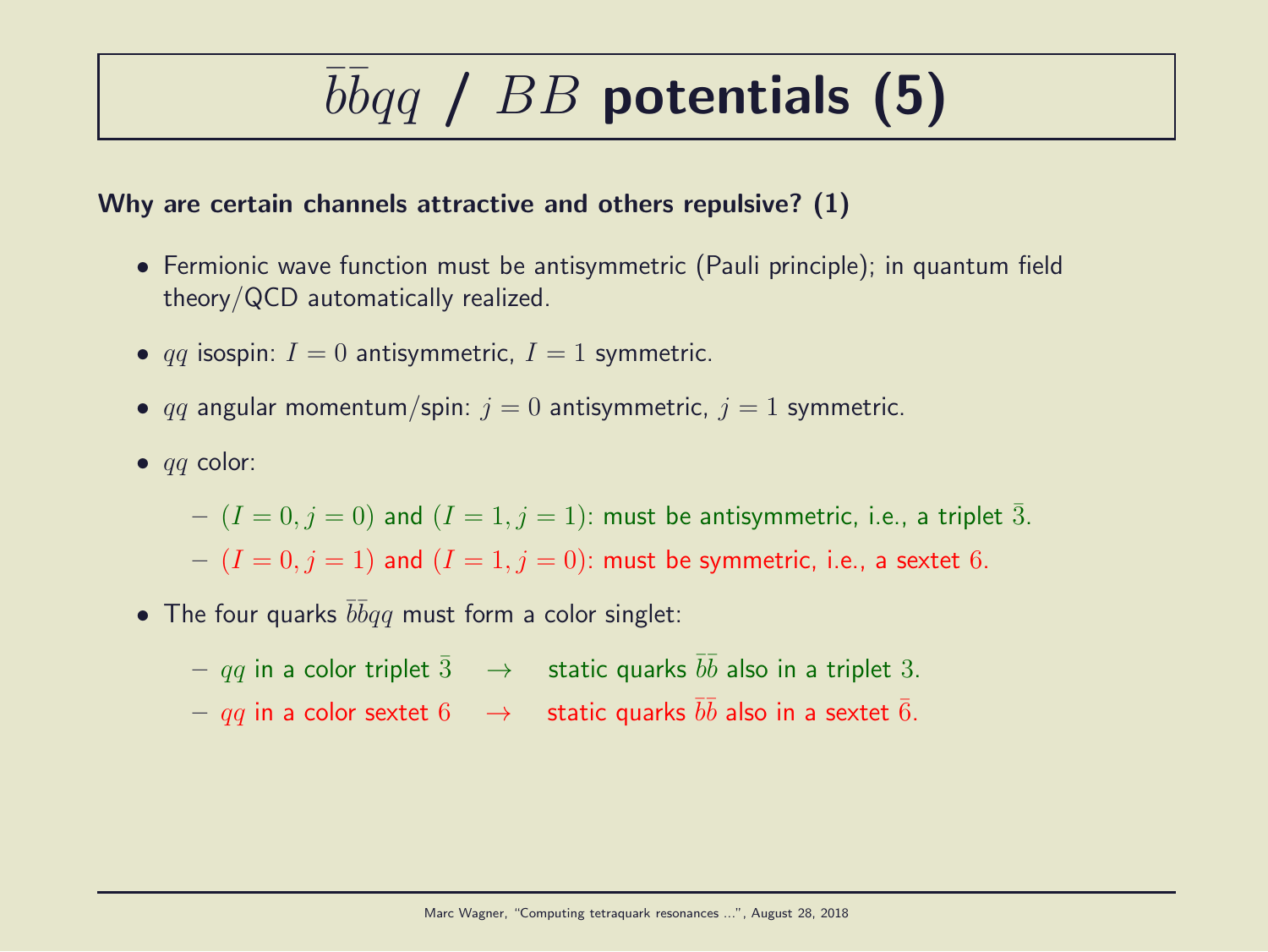# $\overline{b} \overline{b} q \overline{q}$  /  $BB$  potentials (6)

#### Why are certain channels attractive and others repulsive? (2)

- Assumption: attractive/repulsive behavior of  $\bar{b}\bar{b}$  at small separations  $r$  is mainly due to 1-gluon exchange,
	- $-$  color triplet 3 is attractive,  $V_{\bar{b}\bar{b}}(r) = -2\alpha_s/3r$ ,
	- $-$  color sextet  $\bar{6}$  is repulsive,  $V_{\bar{b}\bar{b}}(r)=+\alpha_s/3r$

(easy to calculate in LO perturbation theory).

• Summary:



- $(I = 0, j = 0)$  and  $(I = 1, j = 1)$   $\rightarrow$  attractive  $\overline{bb}$  potential  $V_{\overline{bb}}(r)$ .
- $(I = 0, j = 1)$  and  $(I = 1, j = 0) \longrightarrow$  repulsive  $\bar{b}\bar{b}$  potential  $V_{\bar{b}\bar{b}}(r)$ .
- Expectation consistent with the obtained lattice results.
- Pauli principle and assuming "1-gluon exchange" at small  $r$  explains, why certain channels are attractive and others repulsive.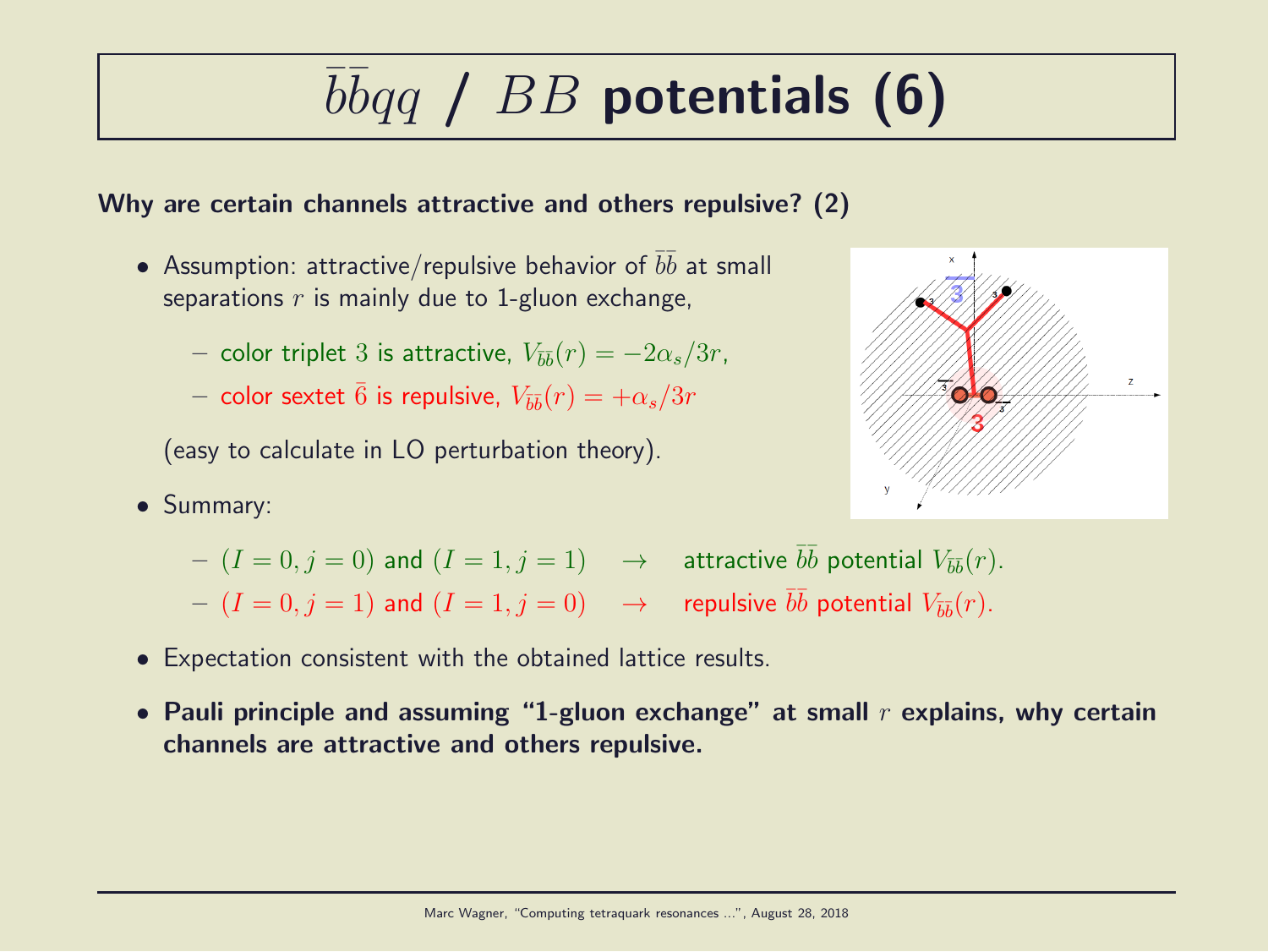# $\overline{b} \overline{b} q \overline{q}$  /  $BB$  potentials (7)

• Summary of  $\bar{b} \bar{b} q q$  /  $BB$  potentials:

| $(6 \text{ states}).$<br>repulsive: $1 \oplus 3 \oplus 2$                                                |
|----------------------------------------------------------------------------------------------------------|
|                                                                                                          |
| $B^{(*)}B_{0.1}^*$ potentials: attractive: $1 \oplus 1 \oplus 3 \oplus 3 \oplus 2 \oplus 6$ (16 states). |
| repulsive: $1 \oplus 1 \oplus 3 \oplus 3 \oplus 2 \oplus 6$ (16 states).                                 |
| $(10 \text{ states}).$<br>$B_{0.1}^* B_{0.1}^*$ potentials: attractive: $1 \oplus 3 \oplus 6$            |
| repulsive: $1 \oplus 3 \oplus 2$<br>$(6 \text{ states}).$                                                |

- 2-fold degeneracy due to spin  $j_z = \pm 1$ .

– 3-fold degeneracy due to isospin  $I = 1$ ,  $I_z = -1, 0, +1$ .

 $\rightarrow$  24 different  $\bar{b}\bar{b}qq$  /  $BB$  potentials.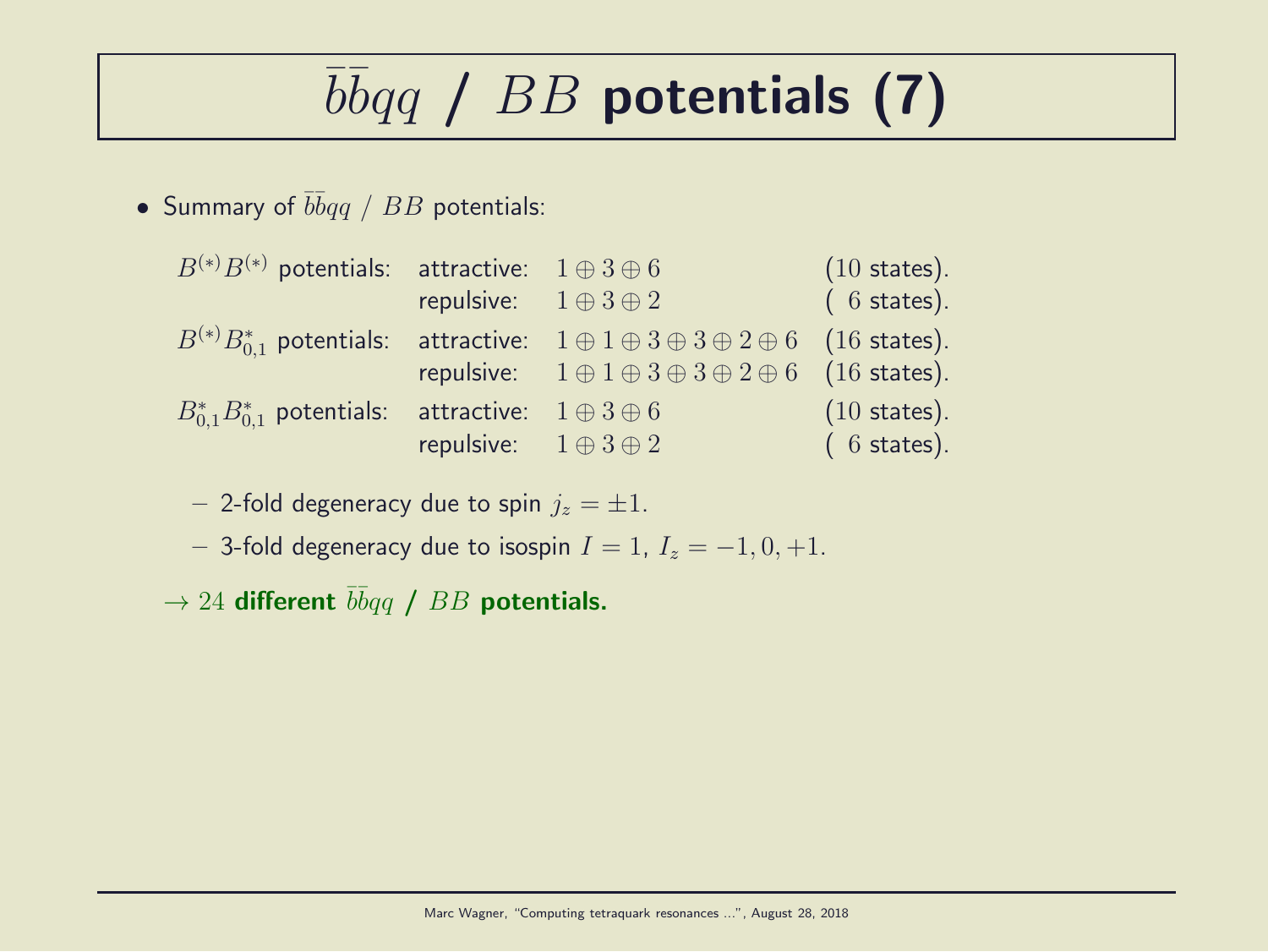## $\overline{b} \overline{b} q \overline{q}$  /  $BB$  potentials (8)

- Focus on the two attractive channels between  $B$  and  $B^*$ :
	- Scalar isosinglet  $((I = 0, j = 0)$ , more attractive):  $qq = (ud - du)/\sqrt{2}$ ,  $\Gamma = (1 + \gamma_0)\gamma_5$ .
	- Vector isotriplet  $((I = 1, j = 1))$ , less attractive):  $qq \in \{uu, (ud+du)/\sqrt{2}, dd\}, \Gamma = (1+\gamma_0)\gamma_j.$
- Computations for  $qq = ll, ss, cc$   $(l \in \{u, d\})$  to study the mass dependence.
- $\bullet$  Parameterize lattice potential results by contiuous functions obtained by  $\chi^2$  minimizing fits of

$$
V_{\bar{b}\bar{b}}(r) = -\frac{\alpha}{r} \exp\left(-\left(\frac{r}{d}\right)^p\right) + V_0:
$$

- $1/r$ : 1-gluon exchange at small  $\bar{b}\bar{b}$  separations.
- $\, \exp(-(r/d)^p)$ : color screening at large  $\bar{b} \bar{b}$  separations due to meson formation.
- Fit parameters  $\alpha$ , d and  $V_0$ ;  $p = 2$  from quark models.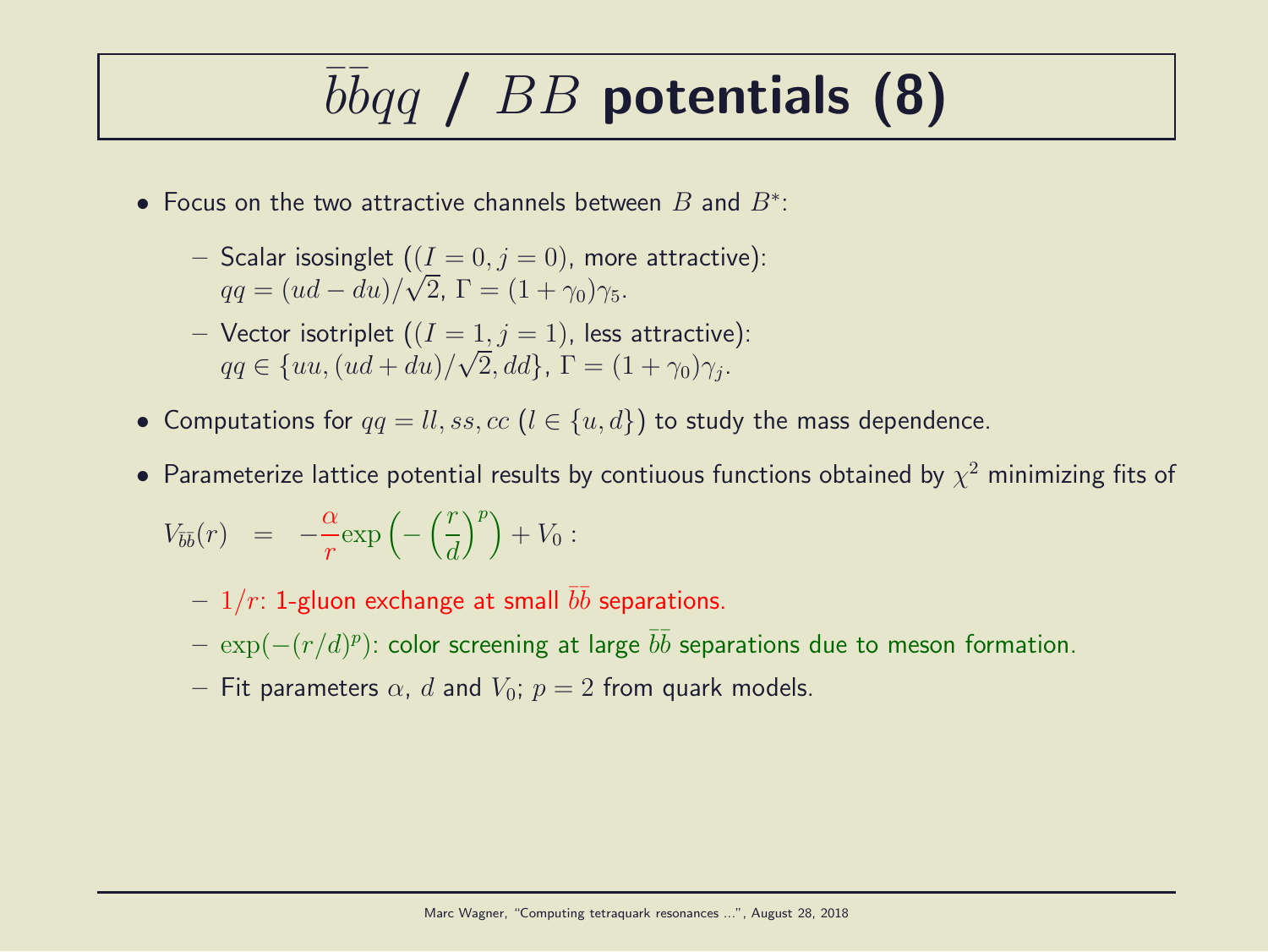## $\overline{b} \overline{b} q \overline{q}$  /  $BB$  potentials (9)

• Potentials for  $qq = ll, l \in \{u, d\}$  are wider and deeper than potentials for  $qq = ss, cc$ .  $\rightarrow$  Good candidates to find tetraquarks are systems of two very heavy and two very light quarks, i.e.,  $\bar{b}\bar{b}ll$ .

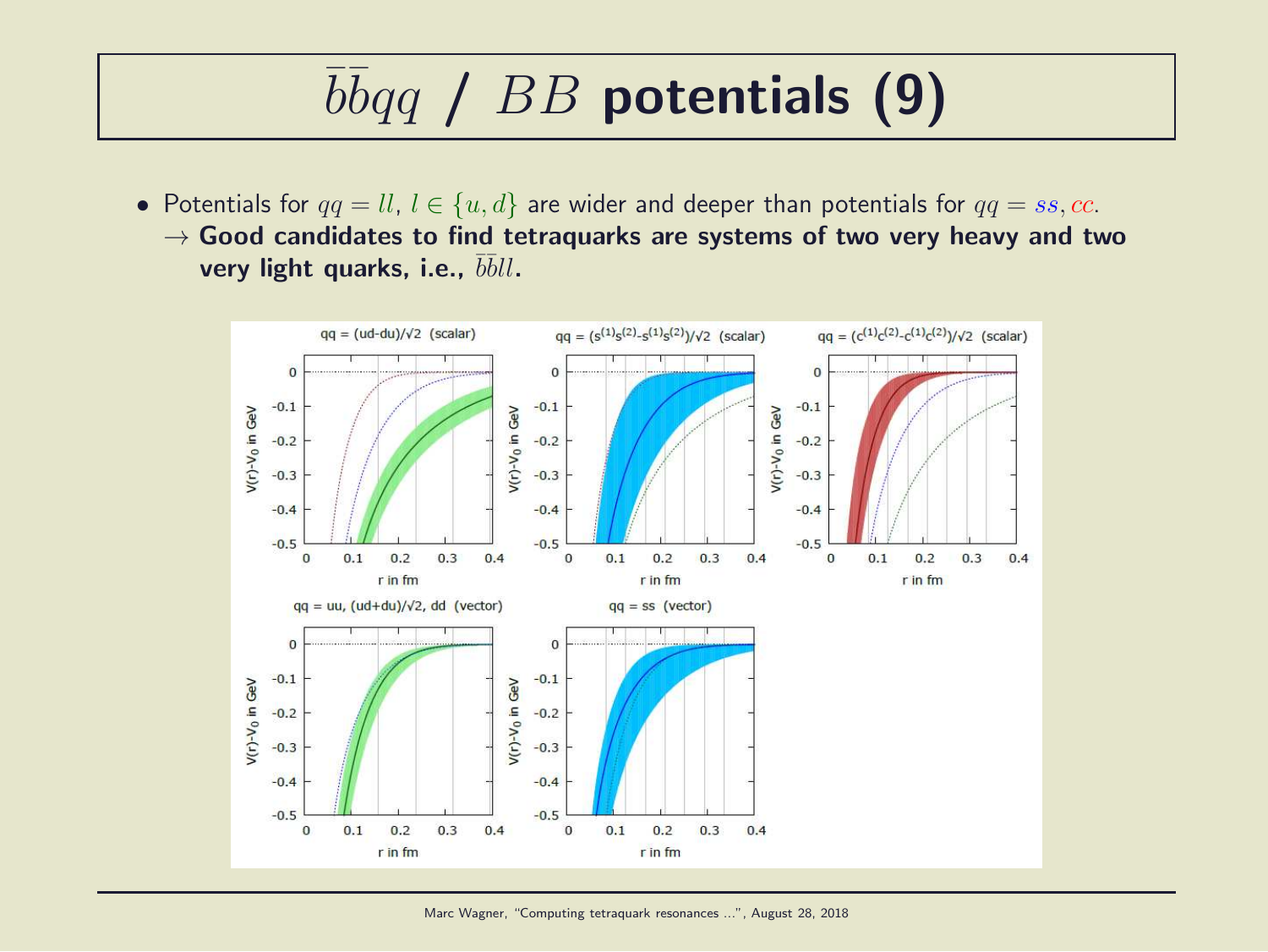## $\overline{b} \overline{b} q q$  tetraquarks (1)

• Solve the Schrödinger equation for the relative coordinate of the heavy quarks  $\bar{b}\bar{b}$  using the previously computed  $\bar b\bar b qq$  /  $BB$  potentials,

$$
\Big(-\frac{1}{2\mu}\triangle + V_{\overline{b}\overline{b}}(r)\Big)\psi(\mathbf{r}) = E\psi(\mathbf{r}) \quad , \quad \mu = m_b/2.
$$

- $\bullet$  Possibly existing bound states, i.e.,  $E < 0$ , indicate stable  $\bar b \bar b q q$  tetraquarks.
- There is a bound state for  $qq = (ud du)/\sqrt{2}$  (i.e., the scalar isosinglet potential) and orbital angular momentum  $l = 0$  of  $b\bar{b}$ , binding energy  $E = -90^{+43}_{-36}$  MeV with respect to the  $B + B^*$  threshold, i.e. confidence level  $\approx 2 \sigma$ .

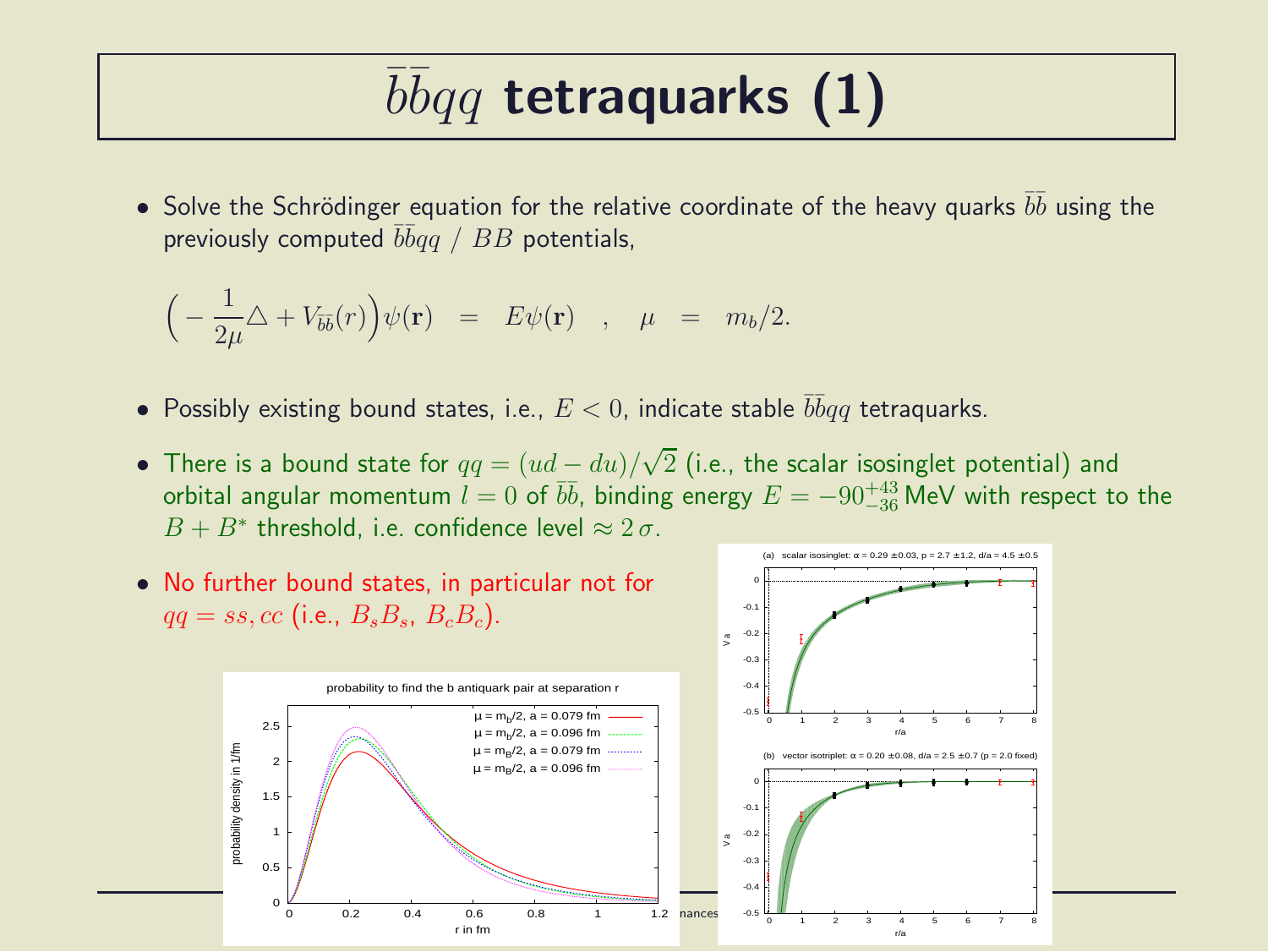#### $qa = (ud-du)/\sqrt{2}$  $qq = uu, (ud+du)/\sqrt{2}$ , dd

## $\overline{b} \overline{b} q q$  tetraquarks (2)

- Estimate the systematic error by varying input parameters:
	- the  $t$  fitting range to extract the potential from effective masses,
	- the  $r$  fitting range for

$$
V_{\overline{b}\overline{b}}(r) = -\frac{\alpha}{r} \exp\left(-\left(\frac{r}{d}\right)^p\right) + V_0.
$$

- Right: isoline plots of the binding energy E for  $l = 0$ .
- Bottom: histogram for the binding energy  $E$  for  $qq = (ud - du)/\sqrt{2}$  and  $l = 0$ .



 $\mathbf{g}$ 



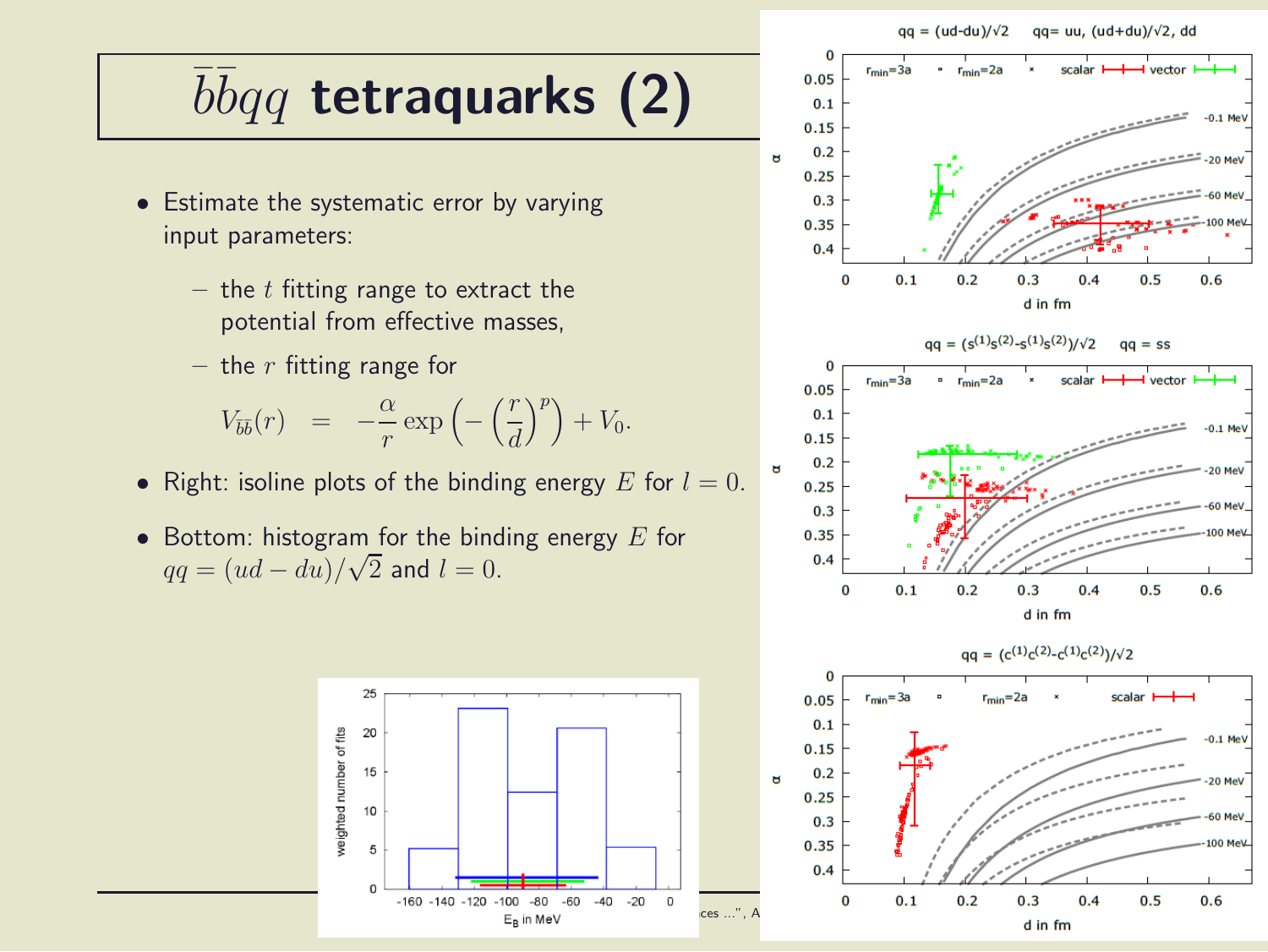## $\overline{b} \overline{b} q q$  tetraquarks (3)

• To quantify "no binding", we list for each channel the factor, by which the reduced mass  $\mu$ in the Schrödinger equation has to be multiplied, to obtain a tiny but negative energy  $E$ (again for  $l = 0$ ).

| qq                                       | spin   | factor |
|------------------------------------------|--------|--------|
| $(ud - du)/\sqrt{2}$                     | scalar | 0.46   |
| uu, $(ud+du)/\sqrt{2}$ , dd              | vector | 1.49   |
| $(s^{(1)}s^{(2)} - s^{(2)}s^{(1)})$      | scalar | 1.20   |
| SS                                       | vector | 2.01   |
| (2)<br>$-c^{(2)}c^{(1)}$<br>$(c^{(1)}c)$ | scalar | 2.57   |

- Factors  $\ll 1$  indicate strongly bound states, while for values  $\gg 1$  bound states are essentially excluded.
- Light quarks  $(u/d)$  are unphysically heavy (correspond to  $m_\pi \approx 340$  MeV); physically light  $u/d$  quarks yield similar results.
- $-$  Mass splitting  $m(B^*) m(B) \approx 50$  MeV, neglected at the moment, is expected to weaken binding (will be discussed below).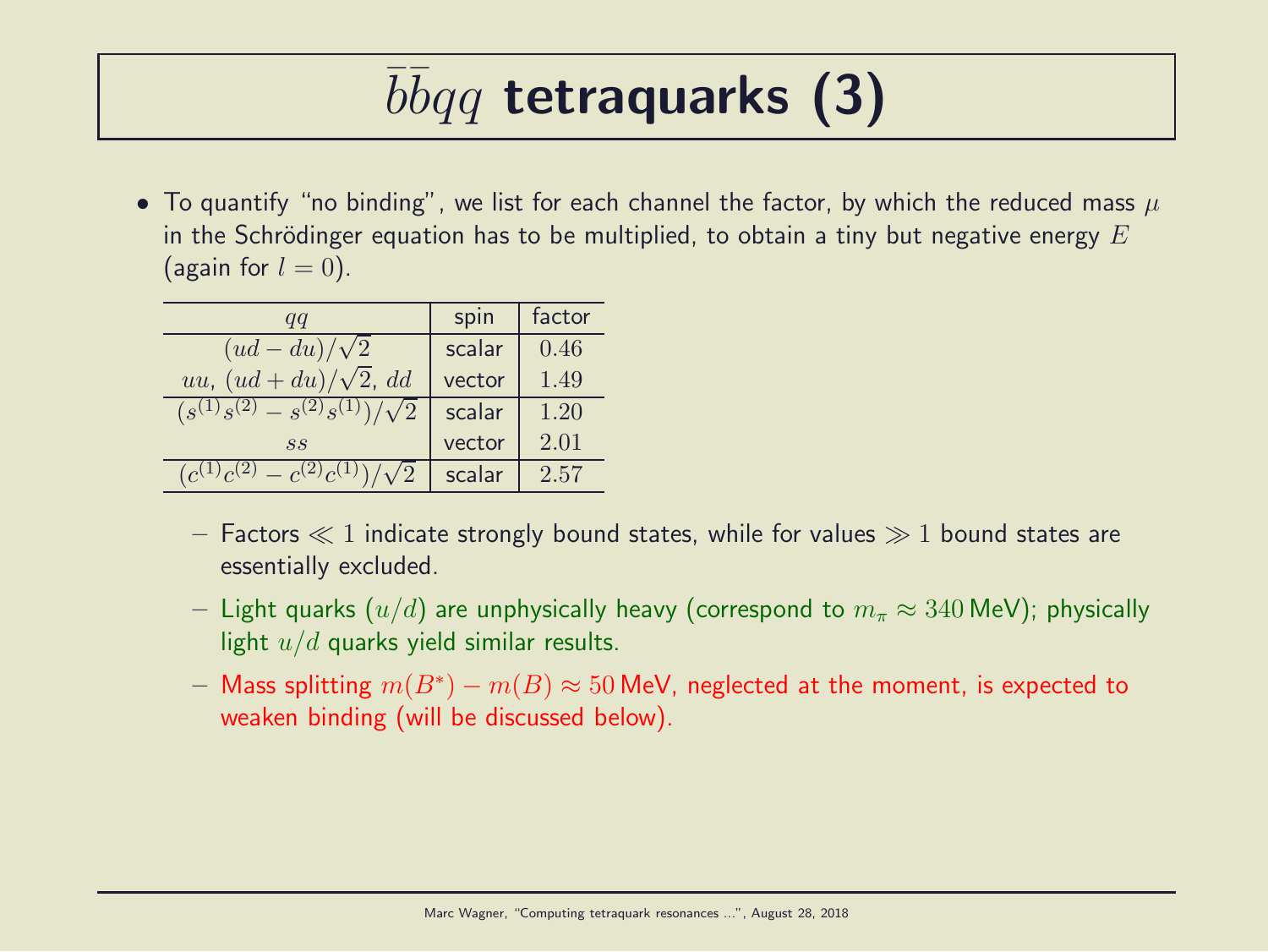## $\overline{b} \overline{b} q q$  tetraquarks (4)

#### What are the quantum numbers of the predicted  $\bar b \bar b q q$  tetraquark?

- $I(J^P) = 0(1^+).$ 
	- $−$  Light scalar isosinglet:  $qq = (ud du)/\sqrt{2}$ ,  $I = 0$ ,  $j = 0$  in a color  $\bar{3}$ ,  $\bar{b}\bar{b}$  in a color  $3$ (antisymmetric) ... as discussed above.
	- $-$  Wave function of  $\bar b \bar b$  must also be antisymmetric (Pauli principle).
		- $*$   $\bar{b}\bar{b}$  is flavor symmetric.
		- $*$   $\bar{b}\bar{b}$  spin must also be symmetric, i.e.,  $j_b = 1$ .
	- $\rightarrow$  The predicted  $\bar{b}\bar{b}qq$  tetraquark has isospin  $I=0$ , spin  $J=1.$
	- $-$  We study a state, which correspond for large  $\bar b \bar b$  separations to a pair of  $B^{(*)}$  mesons in a spatially symmetric s-wave.
	- $\rightarrow$  The predicted  $\bar{b}\bar{b}qq$  tetraquark has parity  $P=+$  (the product of the parity quantum numbers of the two mesons, which are both negative).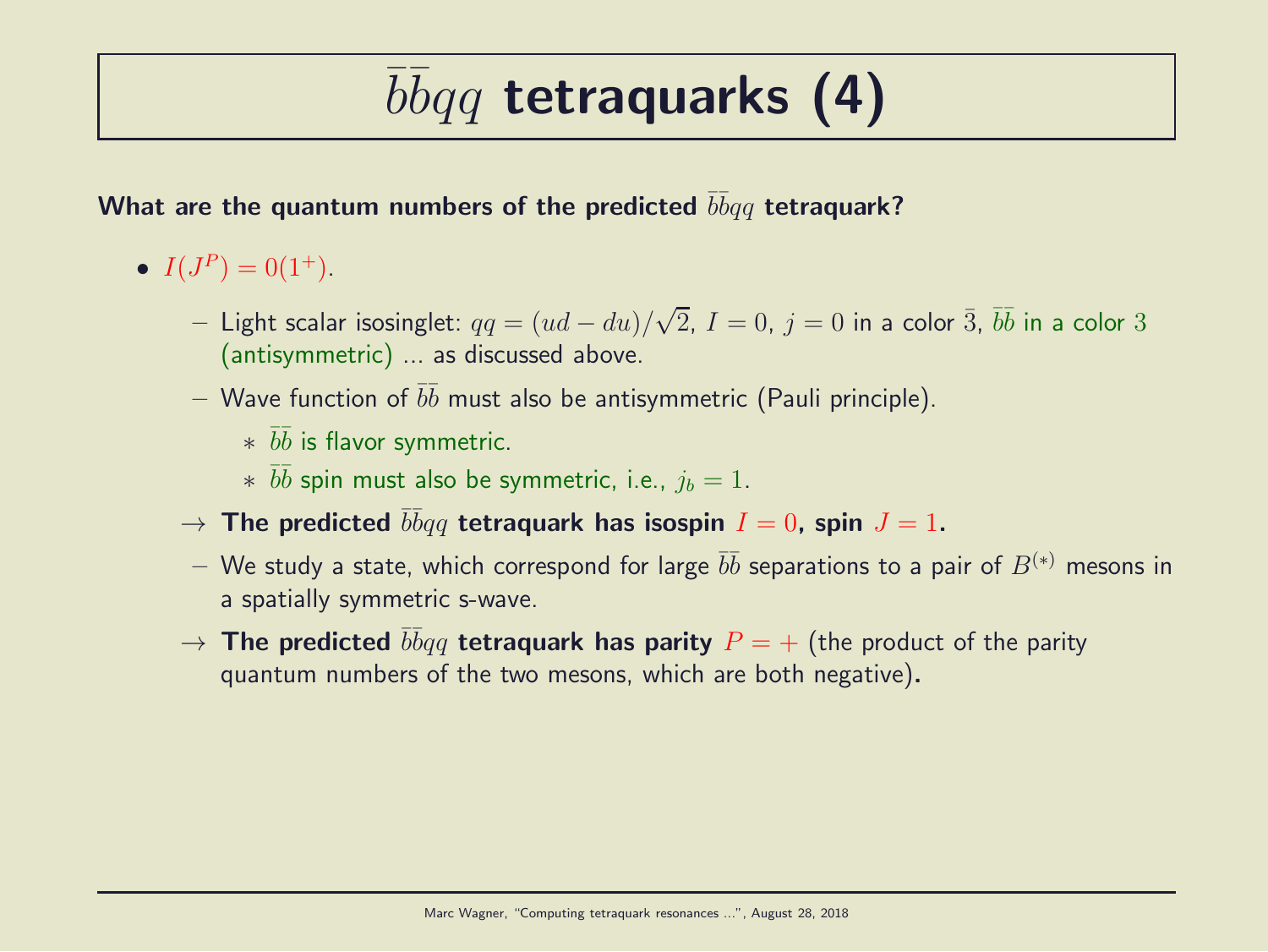#### Inclusion of heavy spin effects

- Heavy spin effects have been neglected so far, e.g. mass splitting  $m_{B*} m_B \approx 46$  MeV.
- Mass splitting  $m_{B^*} m_B$  is, however, of the same order of magnitude as the previously obtained binding energy  $E = -90^{+43}_{-36}$  MeV.
- Moreover, two competing effects:
	- $-$  The attractive  $\bar b\bar b ud$  channel corresponds to a linear combination of  $BB^*$  and/or  $B^*B^*.$
	- $-$  The  $BB^{\ast}$  interaction is a superposition of attractive and repulsive  $\bar{b}\bar{b}ud$  potentials.
- Will there still be a bound state, when heavy spin effects are taken into account?
	- Yes.
	- $-$  We include heavy spin effects by solving a coupled channel Schrödinger equation. [P. Bicudo, J. Scheunert, M.W., Phys. Rev. D 95, 034502 (2017) [arXiv:1612.02758]]
	- $−$  Binding energy  $E = -59^{+38}_{-30}$  MeV.
	- $-$  Tetraquark is approximately a  $50\%/50\%$  superposition of  $BB^*$  and  $B^*B^*$  (strong attraction more important than light constituents).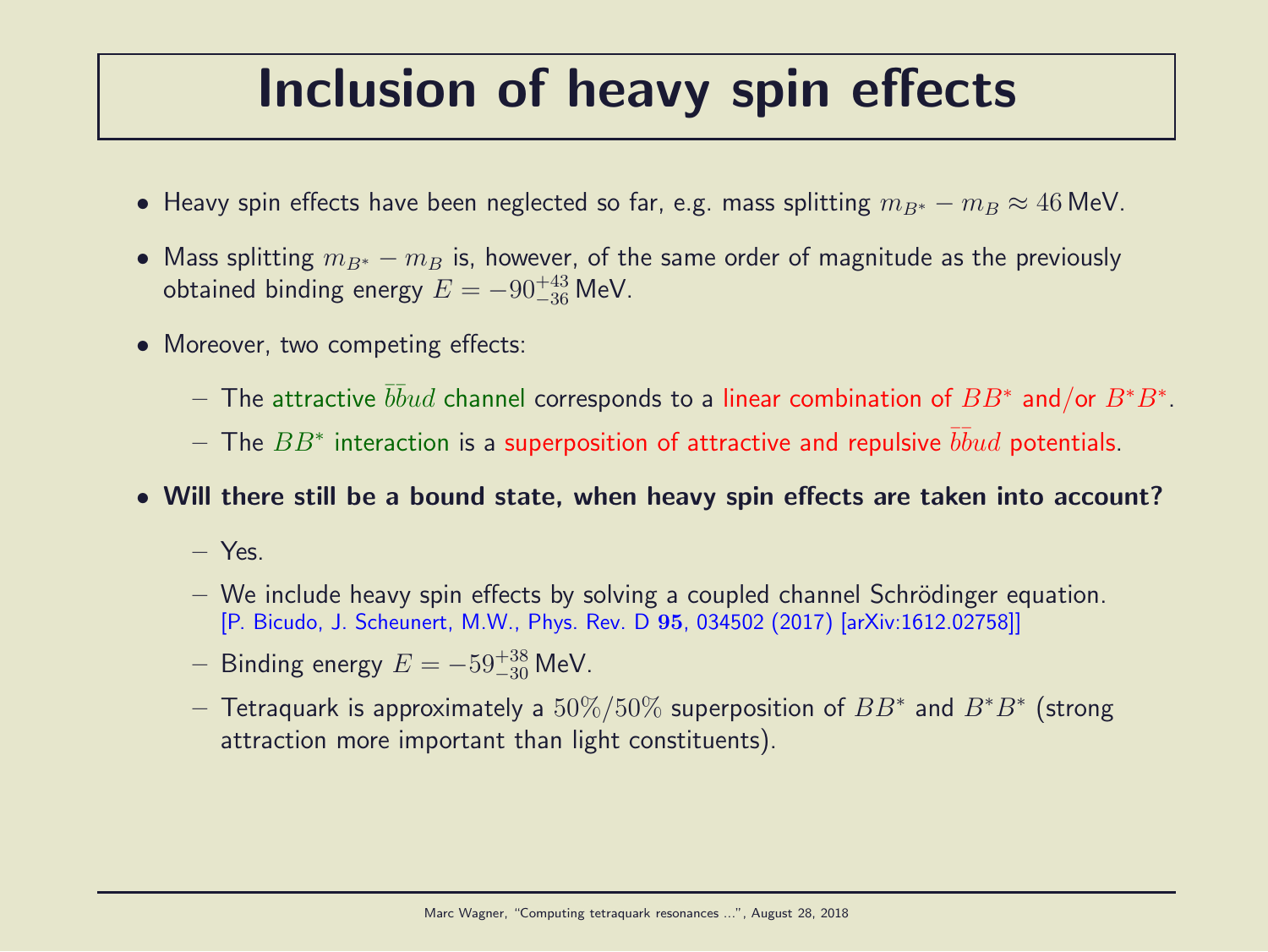### $bb\bar q q$  / BB potentials

- Exploring the existence of  $\bar{b}b\bar{q}q$  tetraquarks in the same way is more difficult:
	- $-\,\,\overline{b}\overline{b} q q$  (discussed on pevious slides) can decay into:
		- $\ast \bar{B}+\bar{B}$ .

"Easy" ... on the level of the Schrödinger equation for the relative coordinate of the two b quarks (step  $(2)$  of the BO approximation).

- $bb\bar{q}q$  can decay into:
	- $\ast \bar{B} + B$

"Easy" ... on the level of the Schrödinger equation for the relative coordinate of the b quark and the b quark (step  $(2)$  of the BO approximation).

 $* \bar{b}b + \bar{q}q$  ("bottomonium + pion").

"Rather hard" ... on the level of lattice QCD, when computing the  $\bar{b}b$  potentials in the presence of  $\bar{q}q$  (step (1) of the BO approximation).

- · A potential can be relevant for a  $\bar{b}b\bar{q}q$  tetraquark (if  $\bar{q}q$  is close to  $\bar{b}b$ ) ...
- $\cdot$  ... or just a bb potential shifted by the mass of a  $\bar{q}q$  meson.
- Work in progress.

[A. Peters, P. Bicudo, L. Leskovec, S. Meinel and M.W., PoS LATTICE 2016, 104 (2016) [arXiv:1609.00181]]

[A. Peters, P. Bicudo and M.W., EPJ Web Conf. 175, 14018 (2018) [arXiv:1709.03306]]